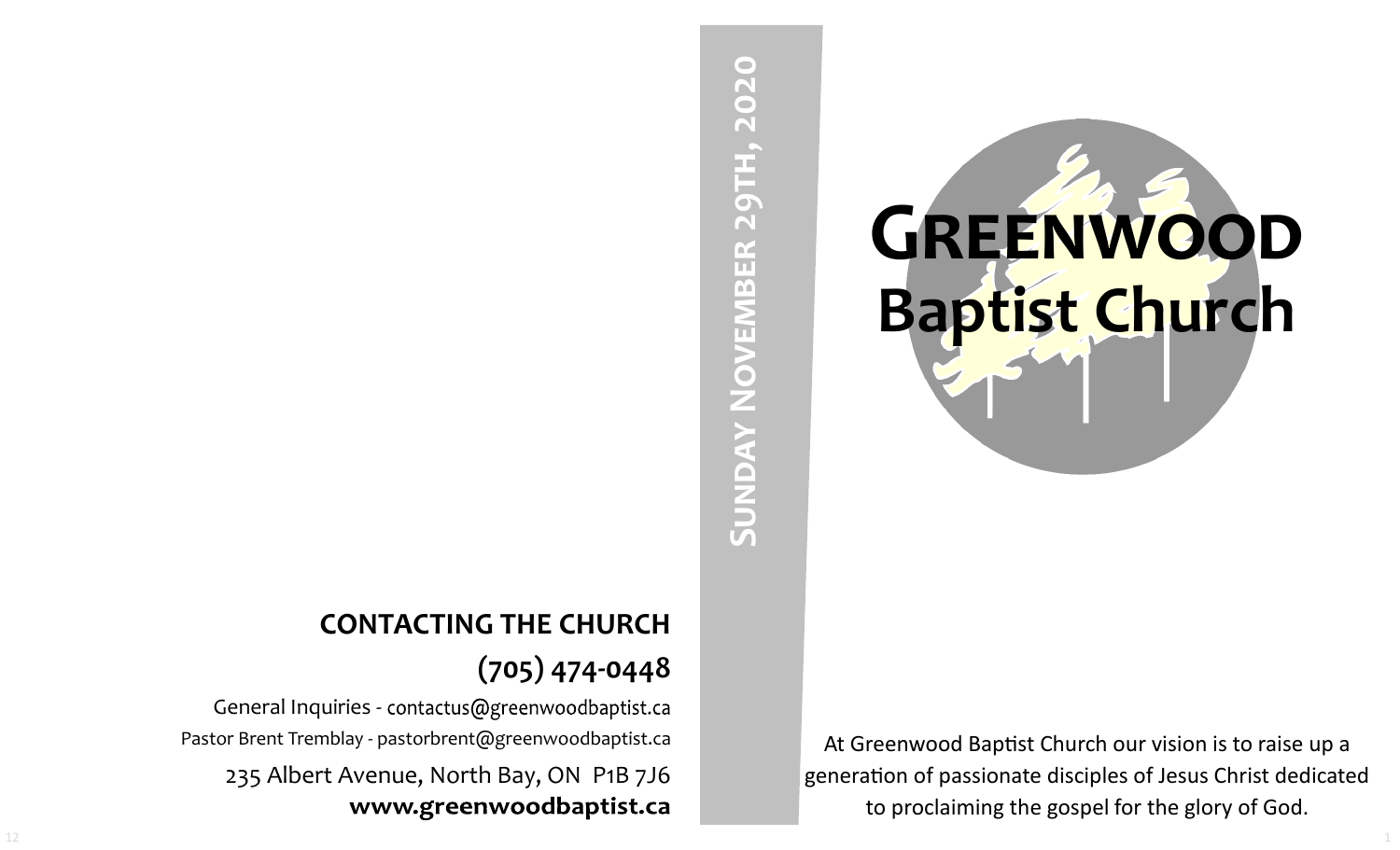# **WELCOME TO OUR SERVICE!**

#### **Today at Greenwood: Sunday, November 29th**

Pastor Brent Tremblay Preaching: Mark 9:14-29 (Deliverance From Chaos)

*9:00am* **Prayer Time** (inside in the Fellowship Hall)

#### *10:00am* **Worship Service**

*We do not walk around and collect offerings at this time. Please use the offering plates provided near the entrance and exit doors at the back of the sanctuary. You can also visit our website and select "Give" from the top menu.*

Be sure to check us out on YourTV at 11:00am, 5:00pm and 11:00pm on Sundays!

#### **This Week:**

#### MONDAY, NOVEMBER 30TH

4:00pm Women's Prayer Meeting *235 Albert Avenue*

#### Tuesday, December 1st

6:30pm JR. Youth Group at the church 7:00pm Small Group *60 Ellendale Drive \*Zoom is available*

#### WEDNESDAY, DECEMBER 2<sup>ND</sup>

9:30am Ladies Book Study 126 Wallace Heights Dr. \*Zoom is available

#### **Chronological Bible Reading Plan**

November 29<sup>th</sup> - 1 Corinthians 1-4 November 30<sup>th</sup> - 1 Corinthians 5-8 December 1<sup>st</sup> - 1 Corinthians 9-11 December 2<sup>nd</sup> - 1 Corinthians 12-14 WEDNESDAY, DECEMBER 2<sup>ND</sup> CONTINUED... Cookie Exchange Begins 7:00pm Small Group *425 William Street, B02* 

*\*Zoom is available* 

#### THURSDAY, DECEMBER 3<sup>RD</sup>

10:00am Small Group *235 Albert Avenue* 6:30pm Small Group *435 Trunk Rd., Bonfield*

#### SUNDAY, DECEMBER 6TH

9:00am Prayer Time 10:00am Worship Service *Pastor Brent Preaching*

December 3<sup>rd</sup> - 1 Corinthians 15-16 December 4<sup>th</sup> - 2 Corinthians 1-4 December 5<sup>th</sup> - 2 Corinthians 5-9 December 6<sup>th</sup> - 2 Corinthians 10-13

## **Missions Update:**

Please pray for the Karwurs and their ministry as they adjust through all the COVID restrictions/regulations. They are still offering classes through on-line learning at the seminary in Indonesia. Pray for the students as they adjust to this new style of learning.

Pray that the Karwurs are able to return to Indonesia in early January. Their plans to return in October have been canceled in light of the COVID travel restrictions.

Praise God that the seminary is doing very well financially with the high enrollment and generous contributions!

They are currently going through the accreditation process for the Seminary's Bachelor and Master of Theology programs. Pray that they will find favour with the authorities who make these decisions.

Pray that the upcoming Graduation ceremony will be able to happen on Nov. 6th. There are 18 students who are finishing their final research paper and ready to graduate.

We are in need of some more help on Sunday mornings. If you would like to be on our tech team please contact Laura in the office (contact info on back page). Training is available for each position.

#### **Brents Bits and Pieces:**

"Faith is the assertion of a possibility against all probabilities, in spite of any indication provided by our experience of life or the realities of the world, and in constant battle against temptation (Mark 9:23). What is it that differentiates this faith from mere illusion, which breaks down upon the hard rock of reality? It is not a faith which reaches vaguely into the void, but one that firmly trusts Jesus Christ. Such a faith has nothing else than Jesus Christ in the middle of a world which scoffs at all our hopes and fears. It fastens on to Jesus Christ with all the strength at its command, and if the demonic power of the storm becomes overpowering, then the last resources of man's nature give vent to the cry, 'Lord, I believe; help thou mine unbelief.' Mark 9:24)"

#### **-W. Grundmann**

For more reading plans please check out: www.ligonier.org/blog/bible-reading-plans/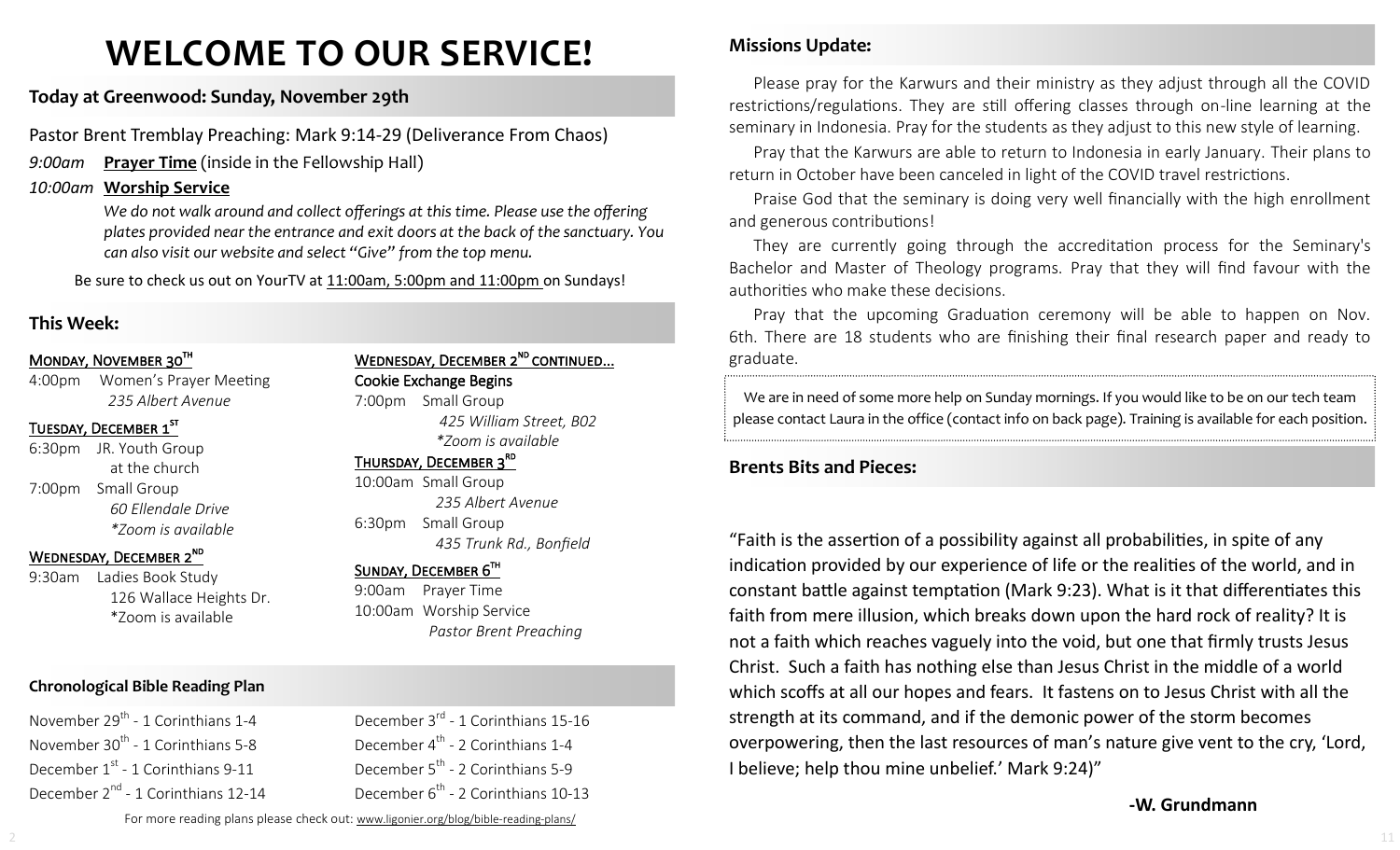# **HOME BIBLE STUDY NOTES**

- 1. How did Jesus respond to the man's plea for help? (v22-23)
- 2. What things did Jesus consider within the realm of possibility for the believer? (v23) How do we tend to limit God?
- 3. Why were the disciples unable to cast the devil out of this boy? (v28-29)
- 4. What is the difference between "our faith" and the faith that God gives? (Mat 17:20) (Gal 2:20)
- 5. Do you ever find yourself waffling between faith and unbelief? (v24) How can we escape this trap?
- 6. What advice did Jesus give to the disciples in order to overcome difficult situations in their lives? Where does our hope ultimately come from? (v23) (Romans 10:17)

#### **Praises and Prayer Requests:**

- **Ann Holding's** radiation treatment in Sudbury.
- Pray for **volunteers** for our **tech team** and for **Sunday School classes**.

#### **Giving at Greenwood:**

#### Thanking God For: \$ 1,600

Our yearly offering envelopes are available in the office, please contact us by email or phone if you would like a set for yourself.

*I just wanted to thank everyone for the prayers, cards, emails and phone calls. They have meant so much to me. As yet I have not got any dates for my treatments, but will keep in touch. Thank you so much again. ~ Ann Holding*

#### **Upcoming Events:**

- **Small Groups** are running, and there is still time to join. Please sign up if you would like to attend a group as we have to keep a close eye on numbers this year.
- **Student Cab Vouchers** are available to any students that need a ride to or from our service. They can be picked up at the Welcome Centre or talk to our Student Ministry Leaders.
- **Ladies Monday Meetings** 4:00pm in the Fellowship Hall. This week there will be a prayer meeting. This is the last event for this year, the ladies will meet again on January 11<sup>th</sup>.
- **JR. YOUTH** weekly at 6:30pm. Youth is open to any student in Grades 5-7. Masks are required during these events. For more information please contact Amy Sauder. (sauderaj@hotmail.com)
- LADIES BIBLE STUDY the Wednesday morning study continues at 9:30am, and will be held every second week for 10 weeks ending in March. Zoom is also available.
- **Cookie Exchange** For all the ladies participating in the exchange, the event will run from December 2<sup>nd</sup>—4<sup>th</sup>. To select your cookies please check the Facebook event, contact Laura Martin or come into the church. (705-358-5983 or lauramartin812@gmail.com)

**SECRET SISTERS** This year's reveal will be on December 7<sup>th</sup> at 7:00pm in the Fellowship Hall.

**WOMEN'S SHEPHERDING** the December session will be on Saturday, December 12<sup>th</sup> at 4:00pm. All ladies are welcome!